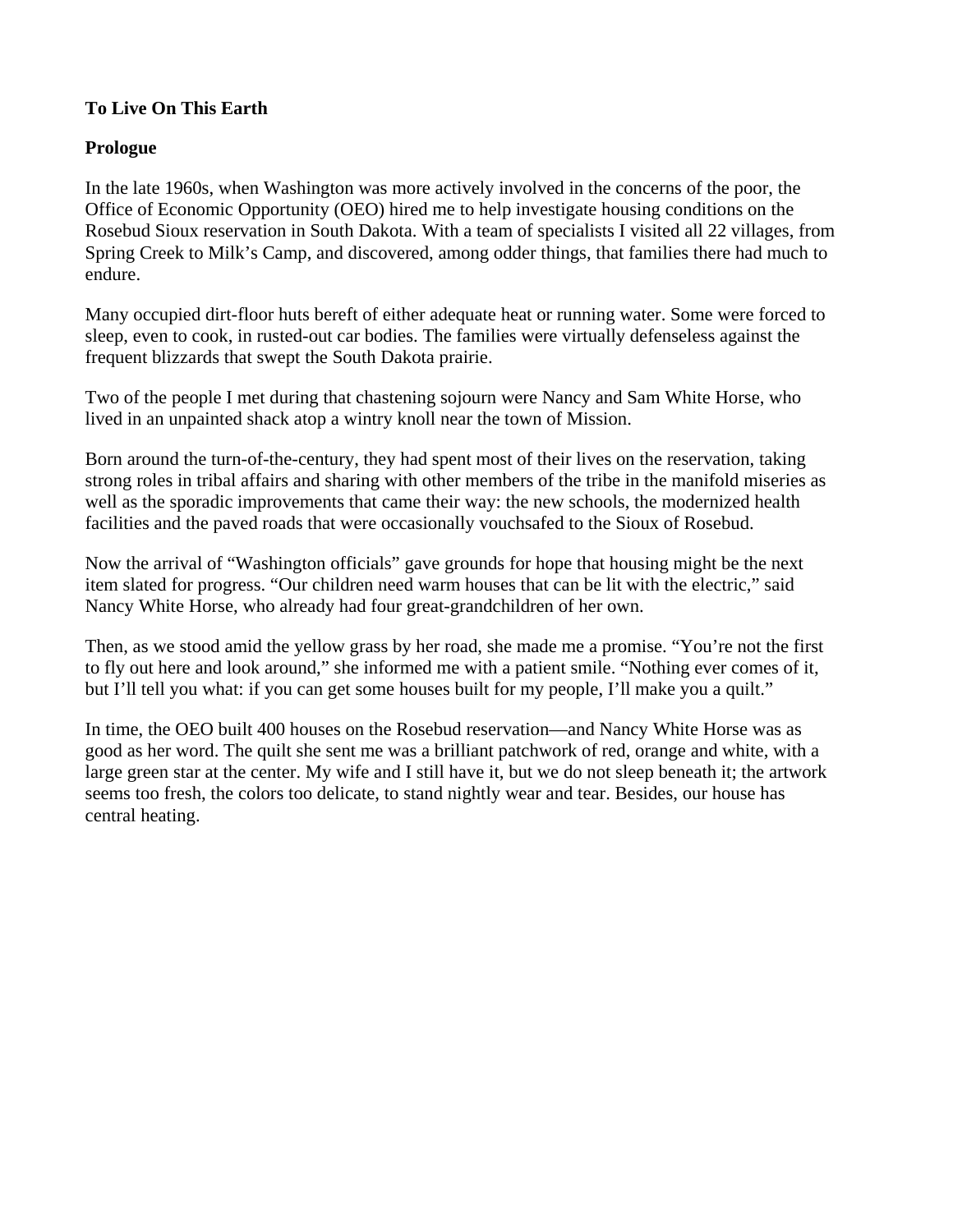*"The decade of the 1970s produced an enormous increase in the numbers of Indians graduating from professional schools and entering influential positions in federal and tribal government. The most important contributions thus far have been by Indian lawyers."*

—John A. Folk-Williams, The American Indian *(1981)*

It isn't any wonder that we now have more than 300 Indian lawyers, whereas two decades ago we had fewer than a dozen. Nor should it be a surprise to learn that the Native American Rights Fund (NARJF), with its staff of 14 attorneys, plays an indispensable role in Indian affairs.

For we Americans comprise a nation of laws, and that singular virtue has made it possible for Indian tribes to avert extinction and begin to achieve something altogether new: tribal sovereignty within a modern American context.

By learning and using the law, those tribes have compelled the rest of us to keep some of the promises we casually made—the myriad treaties and ordinances signed during two centuries of war or negotiation with a people we both scorned and admired, a people we kept pushing aside in our pursuit of land, gold and Manifest Destiny.

The push was generally westward: the Cherokees of North Carolina and the Seminoles of Florida were marched off to Oklahoma; half the Wisconsin Winnebagos were dispatched to Nebraska.

Few Indians back then escaped the pain of exile, of permanent displacement. Death became their ultimate weapon. By the turn of the 19th century the Indian population nationwide had dwindled to 300,000, down from the one million extant in pre-Columbian times.

### **Reversing the Tide**

Today the country's 1.4 million Indians and their 283 tribes are pushing back—and the direction is chiefly from west to east.

Their assertive quest for the return of stolen lands, for example, began a generation ago with sit-ins on Alcatraz Island, in the shadow of the Golden Gate, and reached a sort of climax on the other side of the continent, in 1980.

That was the year Congress passed the Maine Indian Settlement Act, which deeded 300,000 acres of timberland to the Penobscot and Passamaquoddy tribes. Congress also made provision for a S27 million tribal trust fund in payment for land permanently lost. NARF, itself an offspring of West Coast Indian militancy, played a key role in that Down East triumph.

"We got started in California in 1970," recalls John Echohawk, who was present at the creation and is now NARF's executive director. "Ford gave us money—we were working for California Indian Legal Services—to start a national program that would begin to address major Indian legal problems." By the next year the new program had its own name and was establishing its own independent headquarters in Boulder, Colorado.

"Boulder is the heart of Indian country'," says Echohawk, a Pawnee. "That's why we came here. We thought we'd only last 18 months. Anyway, we raised the money for these two houses and hoped for the best." Last year NARF made the final payment on the mortgage.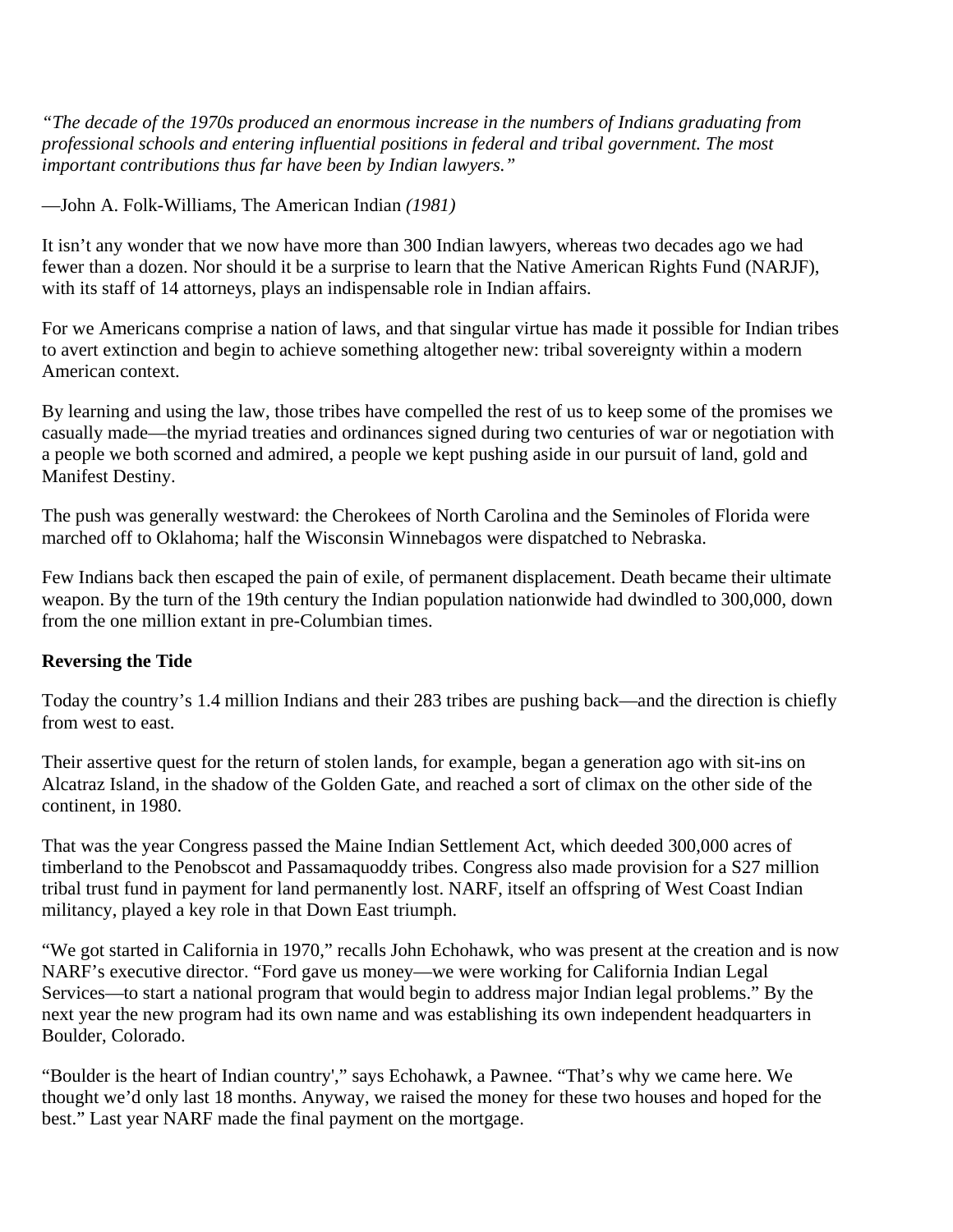Not all NARF bills are so readily extinguished. "The dollars seem to be getting scarcer all the time," Echohawk complains, citing recent reductions in both federal and foundation support. If Ford has remained steadfast through the years—its latest two-year grant totals \$605,000—others have strayed. Even the Donner Foundation, which for more than a decade concentrated much of its funding on Indian programs, is now looking elsewhere.

"Transitional" grants in 1982 from Donner and two other foundations, New World and Rosenberg, helped NARF survive sharp federal cutbacks, but could not reverse the overall trend. "The foundations are changing their priorities," savs Echohawk. "Indian issues are being left out."

The mortgage-free buildings in Boulder—high-ceilinged and tastefully furnished—house the National Indian Law Library as well as most of the NARF operation. (A small contingent maintains a Washington office.) Taken together, the two institutions possess within their stuccoed walls the lion's share of Indian legal history' and a goodly share of current Indian legal wisdom to boot.

# **NABJF the Focal Point**

Nearly all the major tribal struggles of die past decade have, one way or another, passed through NARF's doors, and thence to the courts or the Congress; e.g., federal reinstatement of the Menominee tribe in Wisconsin (an early triumph), the defense by Puget Sound Indians of their hunting and fishing rights (a recent triumph) and the pursuit of water rights by tribes in Nevada and Arizona (a recent defeat).

In addition, NARF lawyers have at times played decisive roles in helping tribes secure such hard-to-comeby ' blessings as health services, education, employment, and religious rights.

Consider the Kootenai of western Montana: five bands, 1500 individuals. *Kootenai* means "water people," and water—which bears food for both the flesh and the spirit—is what sustains the tribe.

With the help of attorneys from NARF, the Kootenai have spent 10 years fending off seven electric cooperatives and the U.S. Bureau of Indian Affairs (BIA), all of whom want a hydro-electric dam built at Kootenai Falls.

# **Long, Complex Battle**

The end of this conflict is nowhere in sight, but the questions it has already raised tell us a good deal about the Indians' American dilemma. For openers, the dam turns out to be a First Amendment issue, because Kootenai Falls stands at the very' center of the tribe's religious world. Therein dwells "Nupika," the spirit who speaks to medicine men and to those in quest of visions.

'The area," declares an affidavit from the tribe, filed by NARF with the Federal Energy' Regulatory' Commission (FERC)" ... is the pivot, axis and foundation of tribal existence in political, social and spiritual terms." Furthermore, it communicates the "life energy, divine will and destiny for the people." Tribal life without the falls, in other words, is unthinkable.

The dam also raises important environmental questions. Kootenai Falls is the last great untamed waterfall in the Pacific Northwest. Twenty-one others, once rushing watersheds to the Columbia River, have either dried up or been wiped out by hydro-electric projects.

For fishermen, moreover, the Kootenai River is one of Montana's 10 best trout streams and a spawning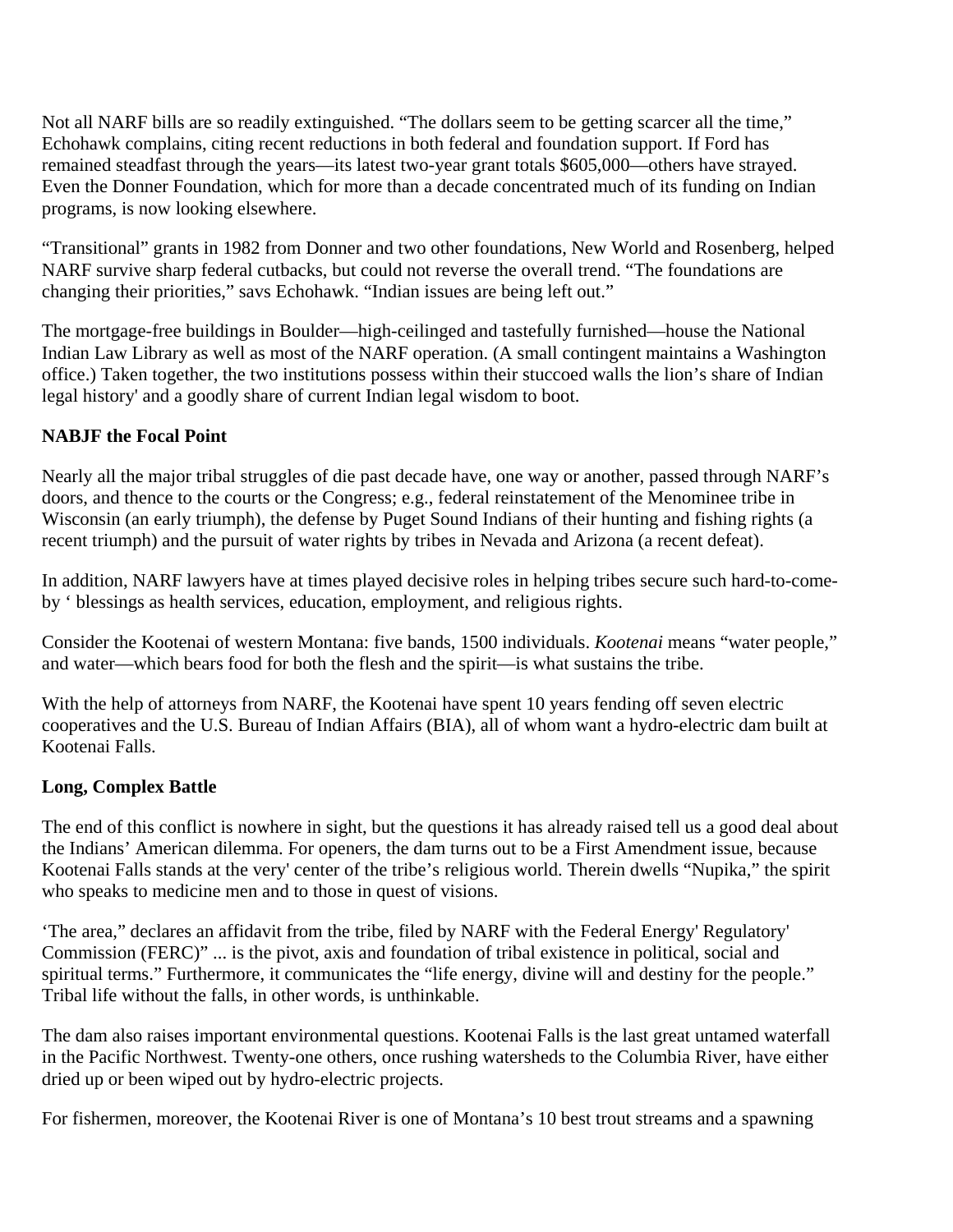ground for the rare white sturgeon. They hope to keep it that way.

# **With Friends Like This ...**

Finally, the dispute serves to remind Indians that the BIA, which in theory represents Red interests in a white world, actually serves two masters. The BIA-owned Flathead Irrigation and Power Project supplies power to 13,000 electrical customers and 2,600 farmers and ranchers, nearly all of whom are non-Indian.

Not surprisingly, it was the non-Indian interests, not those of the Kootenai, that the BIA represented when it joined with the utilities in pushing for a S226 million hydro-electric dam.

The cooperatives need a license from FERC to build the dam, and that is where the fight is now centered. Last spring the FERC staff filed a 400-pagc report urging the commissioners to mm down the power companies' license request.

"There is no question that the Indians' First Amendment rights outweigh development," the FERC report concluded. In January attorneys from NARF argued the Kootenai case before an administrative law judge, who in due course will make a recommendation to the commissioners.

FERC's decision may end the skirmish but not the war. For whichever side loses will surely appeal to a federal court, thereby beginning a new round of maneuvers, briefs and rebuttals.

"These cases can be pretty slow going," says Don Miller, a NARF lawyer. "Since I came here, I've had to readjust my whole concept of time— to keep from going crazy."

# **Making Up Lost Ground**

It is not only that the wheels of justice grind exceedingly slow: until recently, for Indians, they hardly ground at all. Many of NARF's cases, in fact, represent attempts to pick up grains of justice that were long ago discarded. For example:

• In Michigan, by die shores of Lake Superior, a band of Chippewa is taking its first hard look at a treaty its ancestors signed in 1854, when white treaty- makers promised to reserve to the tribe "the unsold land in the townships."

Most of that land was subsequently sold to non-Indians. As Bob Anderson, the NARF lawyer handling the case has observed, "The tribe could own a lot of land it never knew was theirs."

• The Alabama-Coushatta tribe lost its roots and status some 230 years ago, when the French in Alabama persuaded tribal members that the English would soon come and kill them all. Fleeing for their lives, the Indians settled in Livingston, Texas, where they have been ever since—a tribe outside the Indian mainstream and under the thumb of the state of Texas.

Among other things, Texas thoughtfully appointed itself the tribe's chief negotiator of oil leases, a role that enriched everyone but the tribe. Then NARF stepped in and began renegotiating the contracts. "The state was livid," recalls a NARF attorney, but it was powerless to halt the tardy wheels of justice.

• NARF won a major victory on behalf of the Klamath of Oregon, a tribe that had ceded 700,000 acres of land to the U.S. government in 1906. A half-century later it saw its federal reservation status terminated by President Eisenhower.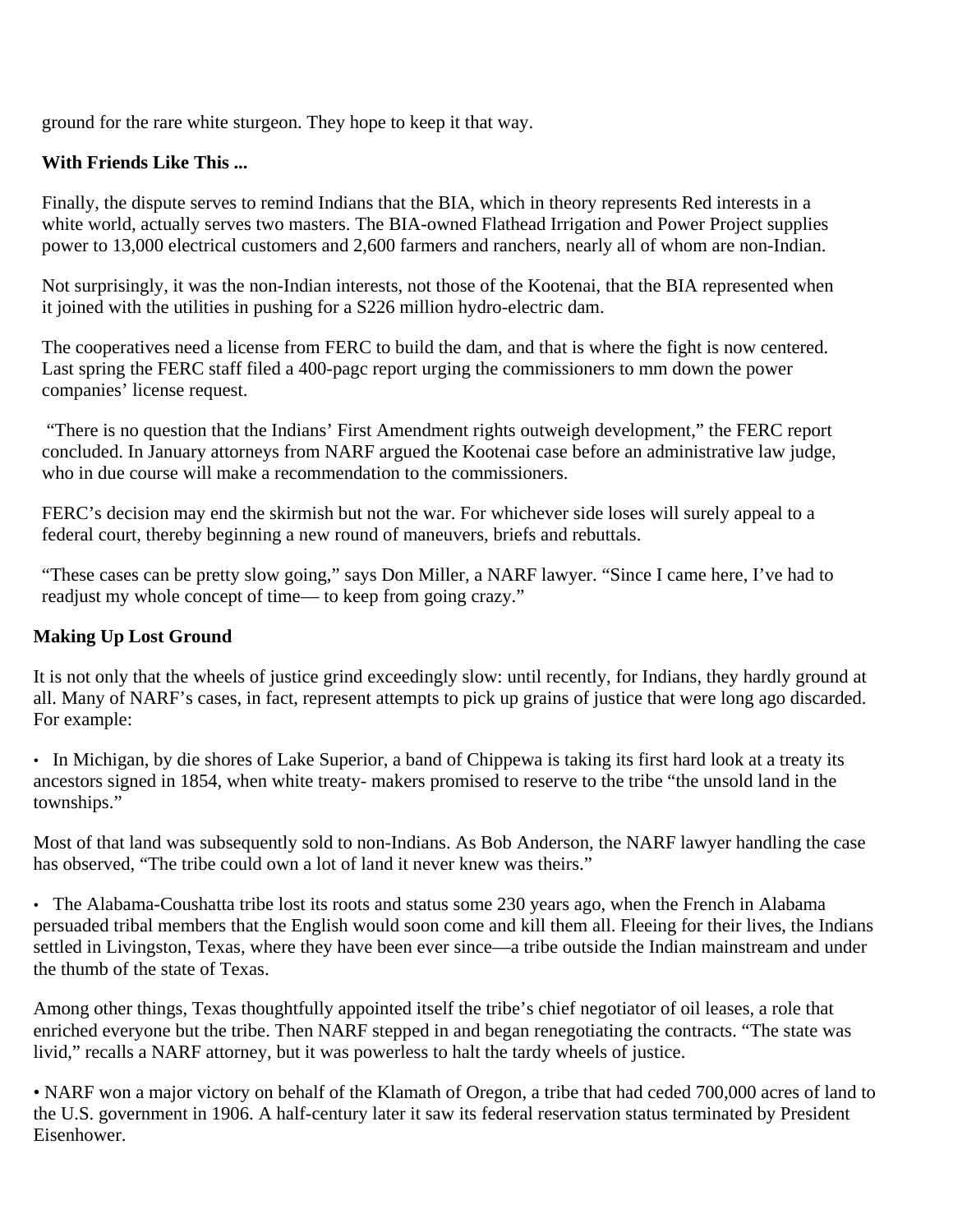A U.S. District Court ruled last year that neither the cession of land nor the termination of status abrogated the Klamath's treaty rights to hunt, fish and trap free of regulation on the 700,000 acres. It was the first time, say NARF attorneys, that a court upheld the tribal rights on ceded lands. The decision, of course, has been appealed.

Not all of NARF's scenarios have - happy endings. In quick succession last spring it lost three important water rights cases, when the U.S. Supreme Court seemed to overturn a long-established doctrine, namely, that Indians were entitled to enough water to fulfill the purposes of the tribal reservation.

It was one of those moments, commented the organization's *Legal Review*, "when Indian people . . . begin to wonder whether it is possible to obtain justice and fairness from the federal courts. . . ."

Yet it can be said overall that NARFs efforts have paid off handsomely in terms of more autonomy for the tribes, which are inching towards self-determination.

On the other hand, those efforts have not appreciably reduced Indian poverty, which remains chronic and widespread. The two struggles, in short— one for sovereignty and one for prosperin'—have yielded unequal results.

### **Terrible Living Standards**

Indians endure the lowest life expectancy of any group in America; the teenage suicide rate is nvicc the national average for that age group. Joblessness in Indian country is a way of life, frequently affecting more than half the employable population.

Nearly one-third of all Native Americans are considered illiterate and more than three-fourths reside in housing that the U.S. Census Bureau calls "substandard." The poorest count}' in the United States is Shannon Count}', South Dakota, where Pine Ridge reservation, home of Oglala Sioux, is located. Per capita income there is S2,637 a year.

In a sense beyond metaphor, these depredations come with the territory: they have been part and parcel of the Indian condition ever since we invented reservations and forced Indians to live on them.

The suicides, the alcoholism, the mists of despair that envelop many reservations all seem legacies of a cruel colonial past, and of assimilationist policies emanating from Washington.

### **Legacy of the Conquered**

The second worst riling that can happen to a people is to be conquered.

The worst is to live through the ordeal that follows—to submit.

"Winter in the blood" is how James Welch, the Montana Blackfcet novelist, describes the consequences—a freezing up of the Indian psyche in the face of daily deprivations of the spirit. "I was," he writes, "as distant from myself as the hawk from the moon."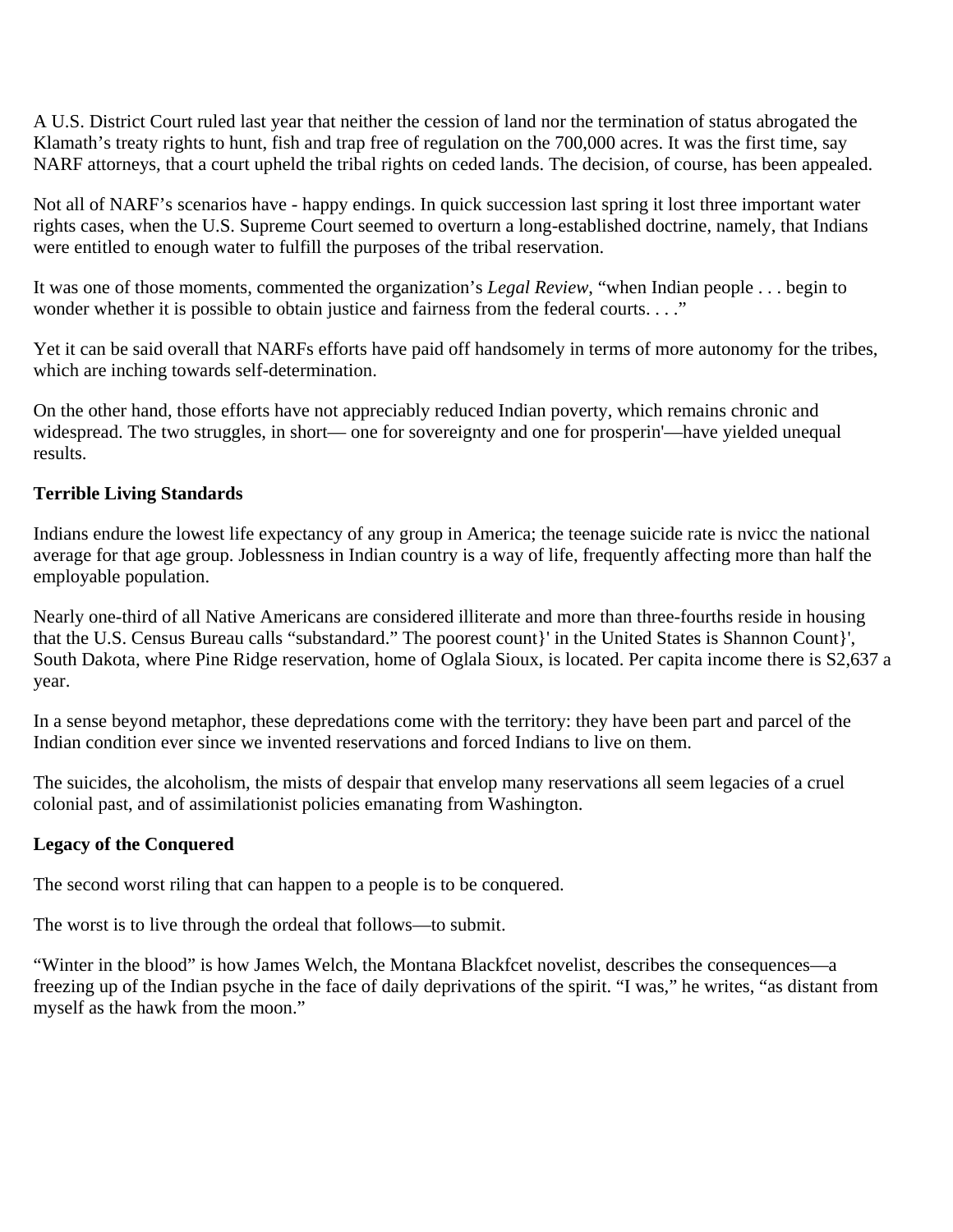The white policies that chilled Red blood arc not difficult to trace, though in the beginning, as the U.S. Supreme Court later noted, Congress showed "the most anxious desire to conciliate the Indian nations."

The famous Northwest Ordinance, which the first Congress ratified in 1789, stipulated that "The utmost good faith shall always be observed towards Indians; their land and property shall never be taken away from them without their consent."

But with the ascendance of Andrew Jackson in 1828, the federal government abandoned all pretense of concern for Indian rights. In place of conciliation Jackson and his successors pursued a policy of removal and relocation, forcibly transferring eastern tribes to territories in the west.

### **Policy of Destruction**

There followed an astonishing procession of measures designed to wipe out tribal sovereignty and to assimilate Indians into the white-American mainstream. The reigning idea that Indians were "a vanishing race" nearly became a self-fulfilling prophecy.

In mid-century Congress established federal boarding schools for Indian children, where they were forbidden to speak their parents' language on pain of corporal punishment; in 1871 it abolished the practice of making treaties with Indian tribes; and in 1887 it passed the notorious General Allotment Act, which divided communally held tribal lands into separate, individually held parcels. The purpose was to break up the tribes' land base and turn Indians into farmers.

### **Relief At Last**

By the time the allotment system was repealed in 1934, tribal land holdings had dropped from 140 million acres to 50 million acres. John Collier, the New Deal Commissioner of Indian Affairs, did more than merely stop the hemorrhaging.

Through the Indian Reorganization Act, Collier coaxed from America a commitment "to rehabilitate the Indian's economic life and to give him a chance to develop initiative destroyed by a century of oppression and determinism."

Collier promised, moreover, that "No interference with Indian religious life or expression will hereafter be tolerated. The cultural history of Indians is in all respects to be considered equal to that of any non-Indian group."

If succeeding generations have blurred Collier's generous vision—especially during the Eisenhower years, when Congress terminated assistance to more than 100 tribes—we have nevertheless held fast to his notion of tribal integrity.

Richard Nixon endorsed the idea in 1970, in a major policy statement, and Congress reaffirmed it five years later when it passed the Indian Self-Determination and Education Assistance Act. Even Ronald Reagan has jumped onto the bandwagon, notwithstanding a tendency of his former Interior Secretary, James Watt, to equate life on die reservations with "socialism."

### **Building Their Own Base**

The government's many expressions of sympathy for Indian self-determination have encouraged tribes to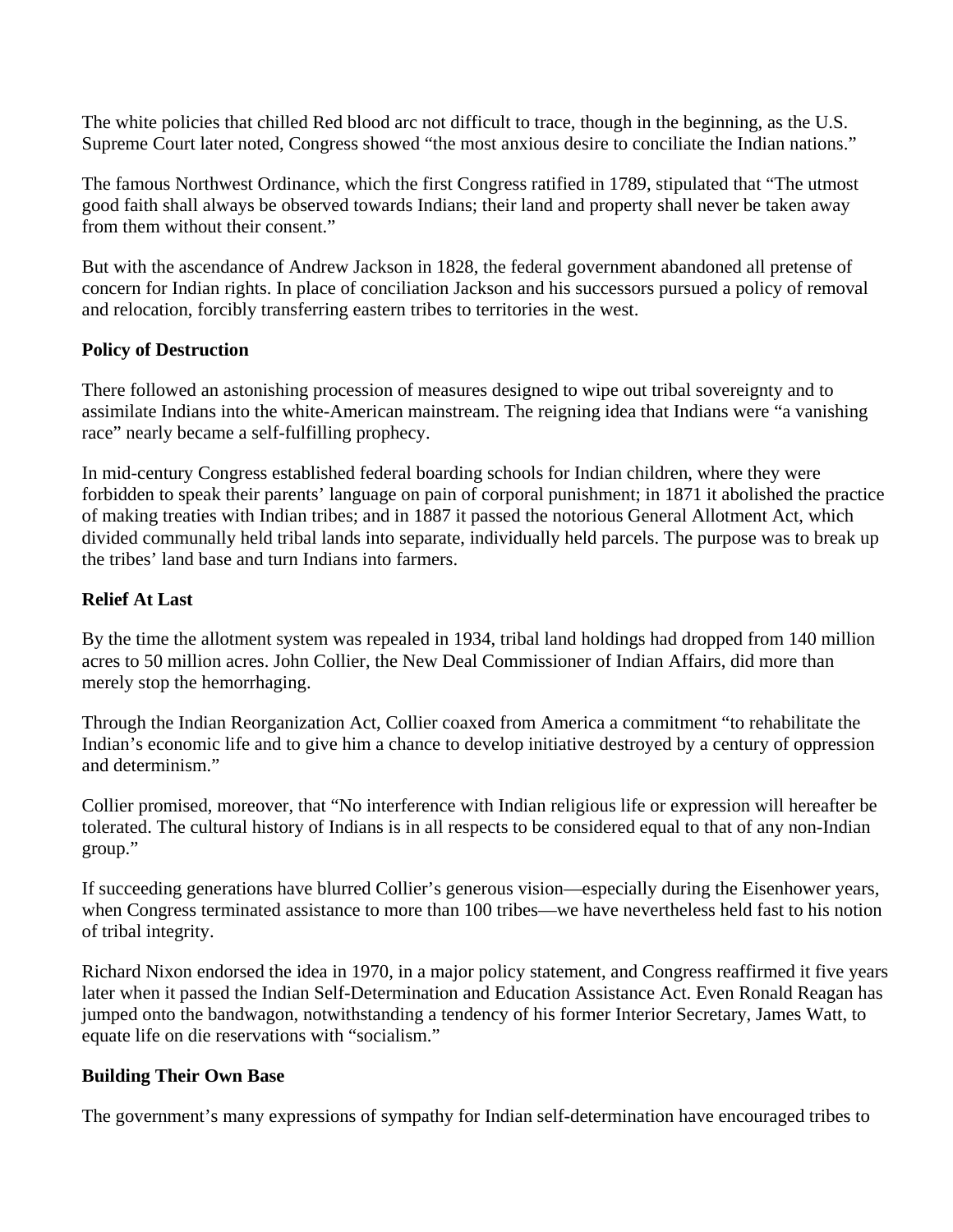flex their sovereign muscles. In addition, federal rhetoric has drawn a framework within which new pan-Indian groups have found useful places. Each organization arose from an activist past, from the crucible of the late Sixties and the early Seventies. Among them:

• The Americans for Indian Opportunity (AIO) is a Washington-based group created and still directed by LaDonna Harris, who—besides much else—is a fullblood Comanche. Founded in 1970 out of concerns for Indian education and economic welfare, the AIO is now focusing on a Tribal Governance Project designed to promote self- determination among the tribes.

"People today feel more committed to their tribes than ever," Harris says. "They arc asking for sovereignty." It is a message she has taken to the White House, where the reception has been cordial but sting)'. To Ronald Reagan, tribal self-determination resembles tribal self-sacrifice.

A White House polity' statement issued last year pledged "to encourage and strengthen tribal government" and to "deal with Indian tribes on a government-to-government basis"—but that has not slowed the Administration in its general retreat from Indian program support.

The 1983 federal Indian assistance budget was cut by more than a third, from S3.5 billion to S2 billion, including a 44 percent reduction in jobs programs. Not surprisingly, unemployment on the reservation jumped from 30 percent to over 50 percent.

The AIO is aware of the connection between sovereignty and subsidy: invariably, poverty' impedes governance. On the other hand, Harris is quick to underscore the tribes' remarkable record of grit and selfreliance.

A recent AIO paper notes that "American Indian tribal governments have existed long before the Europeans set foot on this continent." Those civilizations, the paper observes, "left a cultural legacy of such depth and power that Indian people have been able to sustain colonization, war, disease [and] the industrial revolution, and continue to survive in todays post-industrial era." • A few tribes have done more than survive. Thanks to abundant riches beneath their feet—coal, gas, oil, uranium—they have joined the industrial revolution for keeps.

They have also joined a Denver-based organization known as CERT—the Council of Energy Resource Tribes— which at its inception in 1975 was billed as "the Indian OPEC." The brainchild of both the AIO and the Native American Rights Fund, CERT has been helping tribes develop their resources and negotiate harder bargains with energy companies like Peabody Coal and Exxon.

CERT's 25 member-tribes arc wealthier than most. The Navajos raked in \$56 million from mineral contracts in 1983, about S350 per Navajo; the Southern Utes, with a population just under 2,000, earned S12.5 million in 1982; the Cheyenne-Arapaho (pop. 5,153), about S8 million the same year.

But the dollars have not always lived up to their promise. Typical, it appears, is the dilemma confronting the Crows of Montana, who reside atop one of the world's richest coal bonanzas—17 billion tons.

Only a few years ago Crow' leaders thought coal could pave the tribe's way to prosperin'. Now, according to a recent article in *The Wall Street Journal*, the tribe is broke and "suffers from an unemployment rate approaching 70 percent." Half the families there get some form of welfare assistance.

Part of the trouble stems from circumstances beyond the tribe's control, such as a nationwide slump in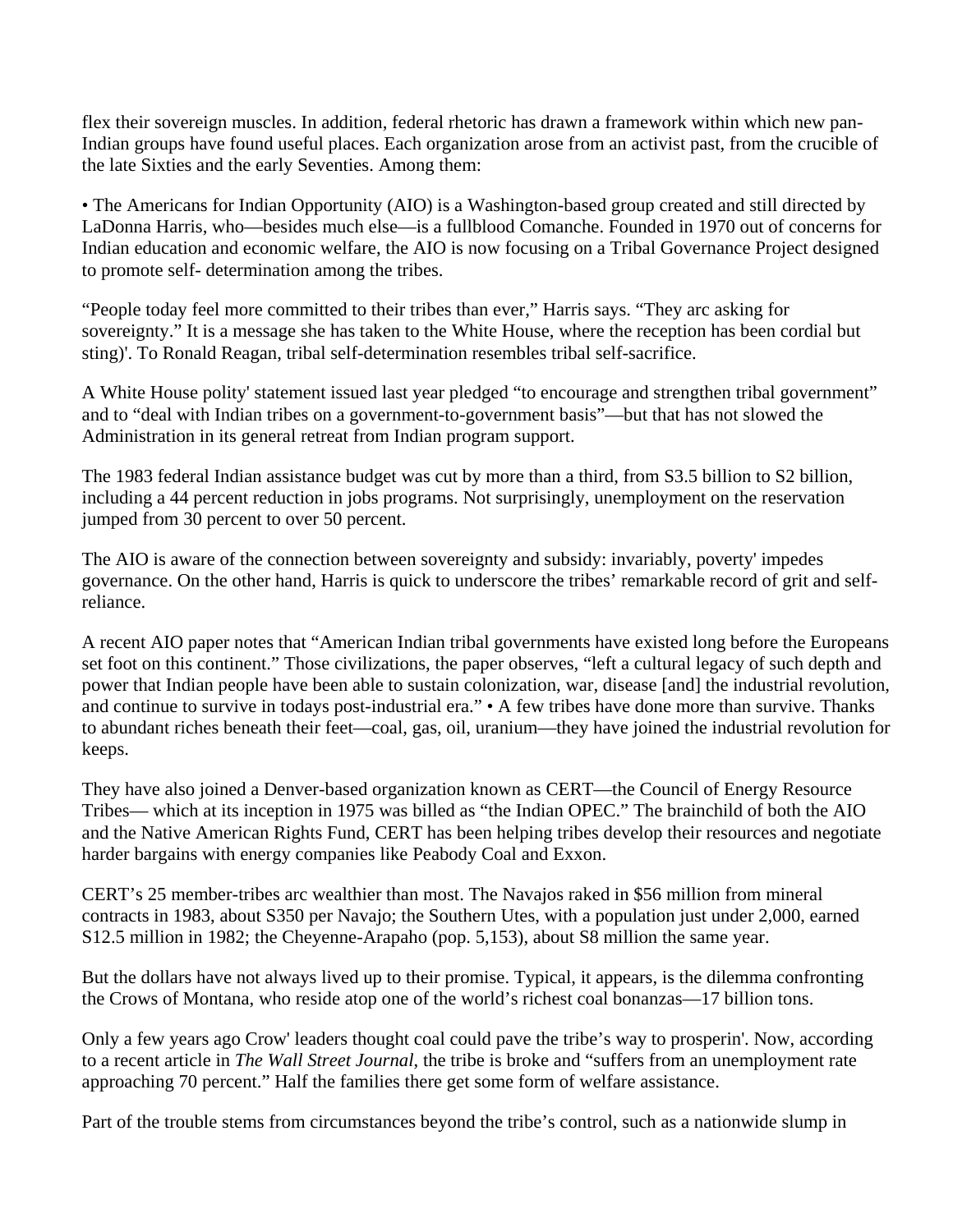energy demand.

But other setbacks seem of the tribe's own making. They paid outside consultants enormous sums to dream up enterprises that never got off the ground. Auditors who examined the tribe's books found evidence of missing and misspent federal funds, bloated payrolls and stacks of unpaid bills. When gate receipts from the Crow's annual fair and rodeo disappeared several years ago, the tribe issued 590,000 in rubber checks to rodeo contestants.

As throughout the Third World, the lesson here is all too familiar: instant development will not work. 'The tribes can't depend on get-rich-quick schemes," says David Lester, CERT's new' executive director. "That's why our interest is in *tribal* development, not in mineral development."

Development is also tops on the agendas of at least two other young institutions: the American Indian National Bank, the only nationally chartered, Indian-owned bank in the country; and the First Nations Financial Project, which a Cherokee from North Carolina, Rebecca Adamson, 33, started in 1981.

• First Nations, based in Falmouth, Virginia, spends about S 190,000 a year helping Indians become economically self-sufficient. Among other things, die organization has financed a Chippewa computer business in northern Minnesota and a Zuni gift mail-order enterprise in Arizona.

Last year Adamson traveled to Pine Ridge, South Dakota, where she helped the school there assemble an extraordinary show: the Oglala Sioux Children's Traveling Art Exhibit. The paintings, drawings and photographs will be on display later this year at the Smithsonian Institution.

Adamson gets her development money from the Ford Foundation and the Muskiewinee Fund, as well as from private donors. Several other foundations, she says, arc on the verge of making grants.

In choosing targets of assistance, she avoids the 30 richest tribes who arc already receiving 38 percent of federal Indian subsidies, and focuses instead on the 253 tribes with virtually no tax base. "You have got to have your priorities straight," says Adamson.

• The American Indian National Bank's priorities run the gamut from major tribal businesses to small, individual entrepreneurships. Based in Washington, D.C. since it was chartered 11 years ago, the bank is owned mainly by tribes that Adamson would count among the "super-rich." The Yakima hold 39 percent of bank stock; the Navajos, 31 percent.

The largest loan ever made by the bank went to the Mississippi Choctaw to finance a wire-harness assembly plant that markets its products to General Motors and other automotive companies. The amount was SI.3 million. One of the bank's smallest loans, S40,000, went to a Pueblo jeweler, Dan Lavato, to help him set up shop on the outskirts of Domingo, New Mexico.

"The small ones take almost as much time and care as the big ones," says Alan Parker, who was born on the Rocky Boy reservation in Montana. Parker is the bank's president. "Dan, for instance, is an excellent jeweler but not an experienced businessman. We helped him a lot with the planning." In all, the American Indian Bank has S6 million in loans outstanding.

So the work of these and other organizations goes on, propelled by tribulation and tribalism, and guided by those who sense that Indian ideals must be nourished with U.S. dollars. In Indian country the bankers and the visionaries may be one and the same.